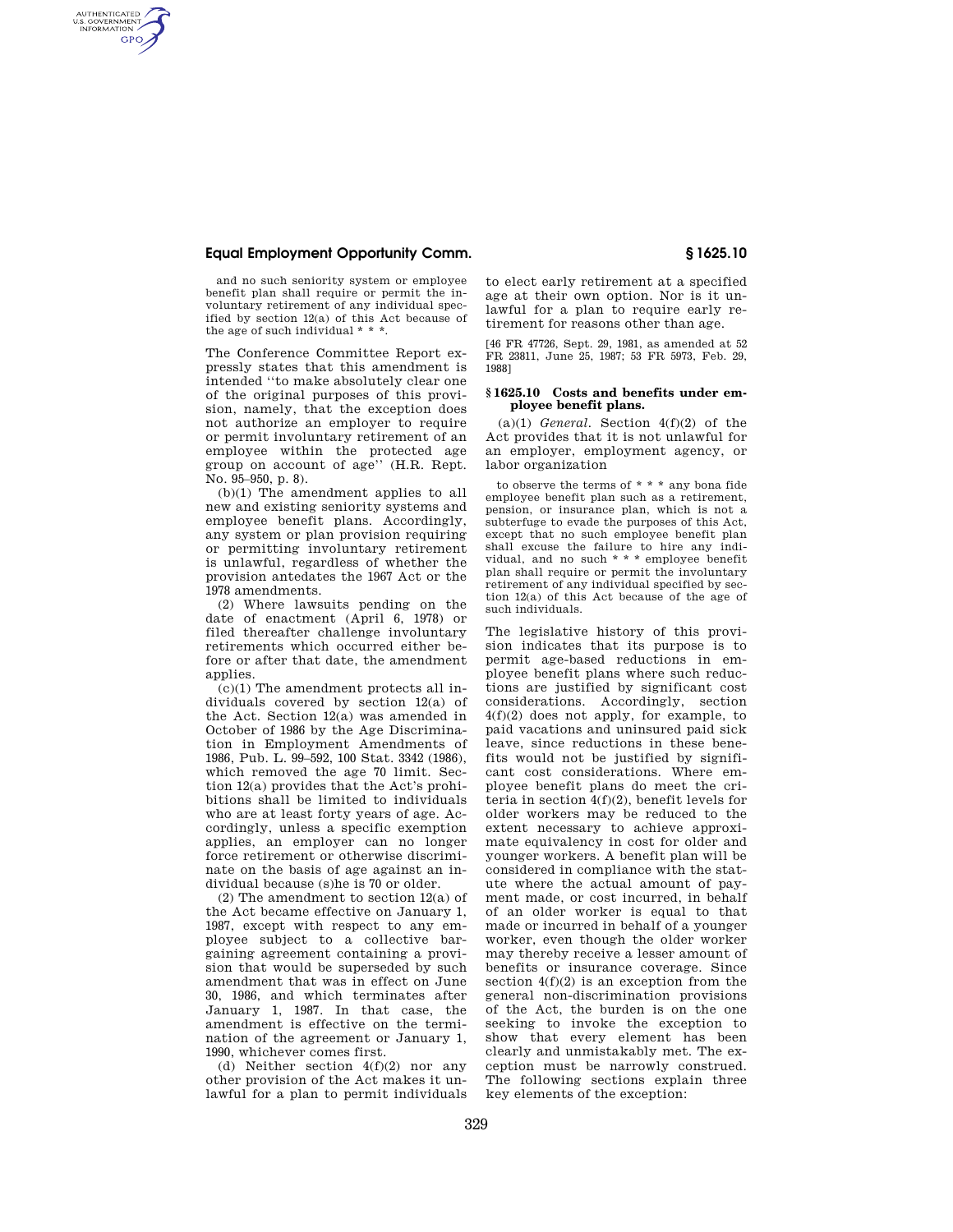(i) What a ''bona fide employee benefit plan'' is;

(ii) What it means to ''observe the terms'' of such a plan; and

(iii) What kind of plan, or plan provision, would be considered ''a subterfuge to evade the purposes of [the] Act.''

There is also a discussion of the application of the general rules governing all plans with respect to specific kinds of employee benefit plans.

(2) *Relation of section 4(f)(2) to sections 4(a), 4(b) and 4(c).* Sections 4(a), 4(b) and 4(c) prohibit specified acts of discrimination on the basis of age. Section 4(a) in particular makes it unlawful for an employer to ''discriminate against any individual with respect to his compensation, terms, conditions, or privileges of employment, because of such individual's age  $* * *$ ." Section  $4(f)(2)$ is an exception to this general prohibition. Where an employer under an employee benefit plan provides the same level of benefits to older workers as to younger workers, there is no violation of section 4(a), and accordingly the practice does not have to be justified under section  $4(f)(2)$ .

(b) *Bona fide employee benefit plan.*  Section 4(f)(2) applies only to bona fide employee benefit plans. A plan is considered "bona fide" if its terms (including cessation of contributions or accruals in the case of retirement income plans) have been accurately described in writing to all employees and if it actually provides the benefits in accordance with the terms of the plan. Notifying employees promptly of the provisions and changes in an employee benefit plan is essential if they are to know how the plan affects them. For these purposes, it would be sufficient under the ADEA for employers to follow the disclosure requirements of ERISA and the regulations thereunder. The plan must actually provide the benefits its provisions describe, since otherwise the notification of the provisions to employees is misleading and inaccurate. An ''employee benefit plan'' is a plan, such as a retirement, pension, or insurance plan, which provides employees with what are frequently referred to as ''fringe benefits.'' The term does not refer to wages or salary in cash; neither section  $4(f)(2)$ nor any other section of the Act ex-

**§ 1625.10 29 CFR Ch. XIV (7–1–10 Edition)** 

cuses the payment of lower wages or salary to older employees on account of age. Whether or not any particular employee benefit plan may lawfully provide lower benefits to older employees on account of age depends on whether all of the elements of the exception have been met. An ''employeepay-all'' employee benefit plan is one of the ''terms, conditions, or privileges of employment'' with respect to which discrimination on the basis of age is forbidden under section 4(a)(1). In such a plan, benefits for older workers may be reduced only to the extent and according to the same principles as apply to other plans under section 4(f)(2).

(c) *''To observe the terms'' of a plan.* In order for a bona fide employee benefit plan which provides lower benefits to older employees on account of age to be within the section  $4(f)(2)$  exception, the lower benefits must be provided in ''observ[ance of] the terms of'' the plan. As this statutory text makes clear, the section  $4(f)(2)$  exception is limited to otherwise discriminatory actions which are actually prescribed by the terms of a bona fide employee benefit plan. Where the employer, employment agency, or labor organization is not required by the express provisions of the plan to provide lesser benefits to older workers, section 4(f)(2) does not apply. Important purposes are served by this requirement. Where a discriminatory policy is an express term of a benefit plan, employees presumably have some opportunity to know of the policy and to plan (or protest) accordingly. Moreover, the requirement that the discrimination actually be prescribed by a plan assures that the particular plan provision will be equally applied to all employees of the same age. Where a discriminatory provision is an optional term of the plan, it permits individual, discretionary acts of discrimination, which do not fall within the section 4(f)(2) exception.

(d) *Subterfuge.* In order for a bona fide employee benefit plan which prescribes lower benefits for older employees on account of age to be within the section 4(f)(2) exception, it must not be ''a subterfuge to evade the purposes of [the] Act.'' In general, a plan or plan provision which prescribes lower benefits for older employees on account of age is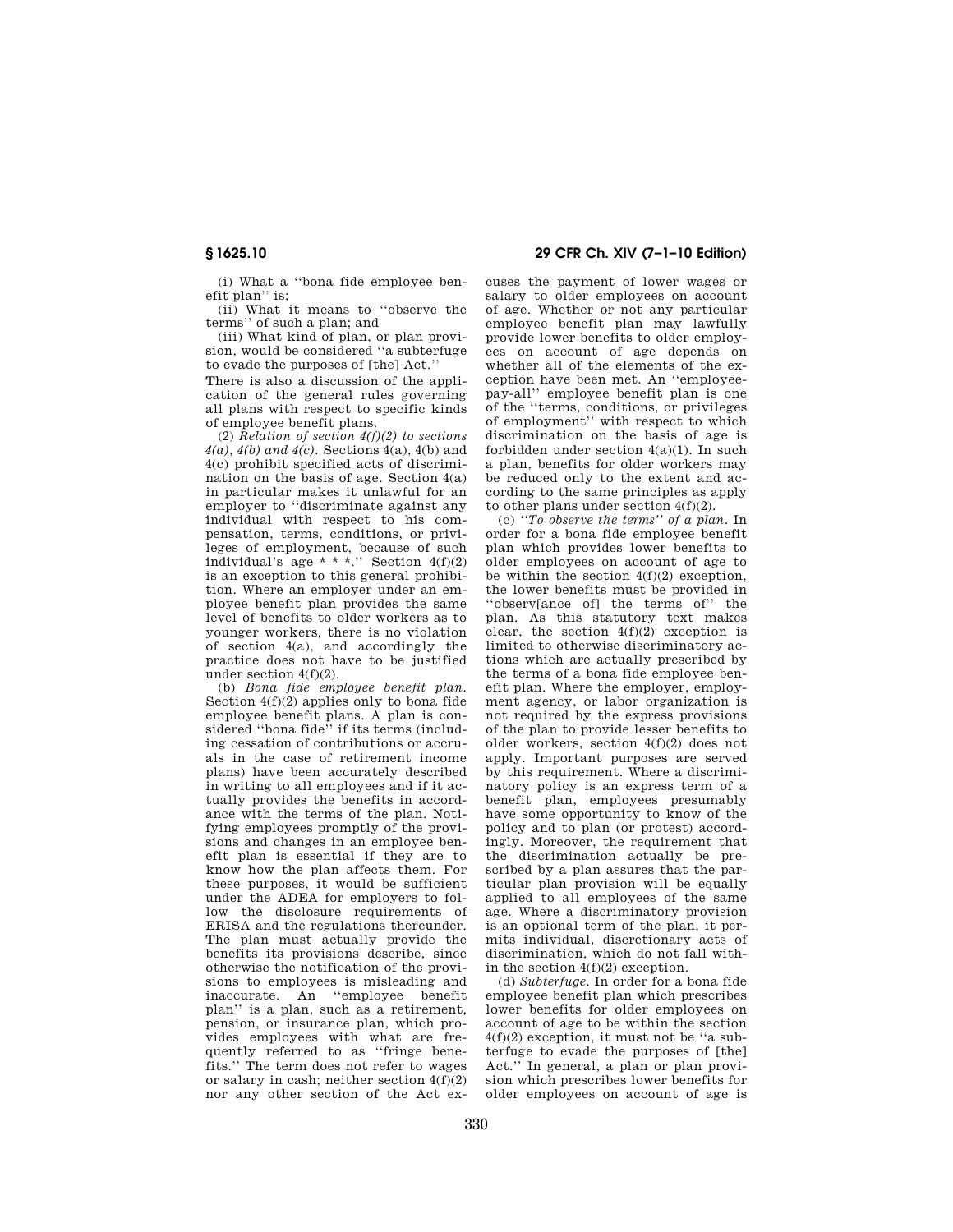## **Equal Employment Opportunity Comm. § 1625.10**

not a ''subterfuge'' within the meaning of section  $4(f)(2)$ , provided that the lower level of benefits is justified by age-related cost considerations. (The only exception to this general rule is with respect to certain retirement plans. See paragraph (f)(4) of this section.) There are certain other requirements that must be met in order for a plan not to be a subterfuge. These requirements are set forth below.

(1) *Cost data—general.* Cost data used in justification of a benefit plan which provides lower benefits to older employees on account of age must be valid and reasonable. This standard is met where an employer has cost data which show the actual cost to it of providing the particular benefit (or benefits) in question over a representative period of years. An employer may rely in cost data for its own employees over such a period, or on cost data for a larger group of similarly situated employees. Sometimes, as a result of experience rating or other causes, an employer incurs costs that differ significantly from costs for a group of similarly situated employees. Such an employer may not rely on cost data for the similarly situated employees where such reliance would result in significantly lower benefits for its own older employees. Where reliable cost information is not available, reasonable projections made from existing cost data meeting the standards set forth above will be considered acceptable.

(2) *Cost data—Individual benefit basis and ''benefit package'' basis.* Cost comparisons and adjustments under section 4(f)(2) must be made on a benefit-bybenefit basis or on a ''benefit package'' basis, as described below.

(i) *Benefit-by-benefit basis.* Adjustments made on a benefit-by-benefit basis must be made in the amount or level of a specific form of benefit for a specific event or contingency. For example, higher group term life insurance costs for older workers would justify a corresponding reduction in the amount of group term life insurance coverage for older workers, on the basis of age. However, a benefit-by-benefit approach would not justify the substitution of one form of benefit for another, even though both forms of benefit are designed for the same contingency, such as death. See paragraph (f)(1) of this section.

(ii) *''Benefit package'' basis.* As an alternative to the benefit-by-benefit basis, cost comparisons and adjustments under section  $4(f)(2)$  may be made on a limited ''benefit package'' basis. Under this approach, subject to the limitations described below, cost comparisons and adjustments can be made with respect to section  $4(f)(2)$ plans in the aggregate. This alternative basis provides greater flexibility than a benefit-by-benefit basis in order to carry out the declared statutory purpose ''to help employers and workers find ways of meeting problems arising from the impact of age on employment.'' A ''benefit package'' approach is an alternative approach consistent with this purpose and with the general purpose of section 4(f)(2) only if it is not used to reduce the cost to the employer or the favorability to the employees of overall employee benefits for older employees. A ''benefit package'' approach used for either of these purposes would be a subterfuge to evade the purposes of the Act. In order to assure that such a ''benefit package'' approach is not abused and is consistent with the legislative intent, it is subject to the limitations described in paragraph (f), which also includes a general example.

(3) *Cost data—five year maximum basis.*  Cost comparisons and adjustments under section  $4(f)(2)$  may be made on the basis of age brackets of up to 5 years. Thus a particular benefit may be reduced for employees of any age within the protected age group by an amount no greater than that which could be justified by the additional cost to provide them with the same level of the benefit as younger employees within a specified five-year age group immediately preceding theirs. For example, where an employer chooses to provide unreduced group term life insurance benefits until age 60, benefits for employees who are between 60 and 65 years of age may be reduced only to the extent necessary to achieve approximate equivalency in costs with employees who are 55 to 60 years old. Similarly, any reductions in benefit levels for 65 to 70 year old employees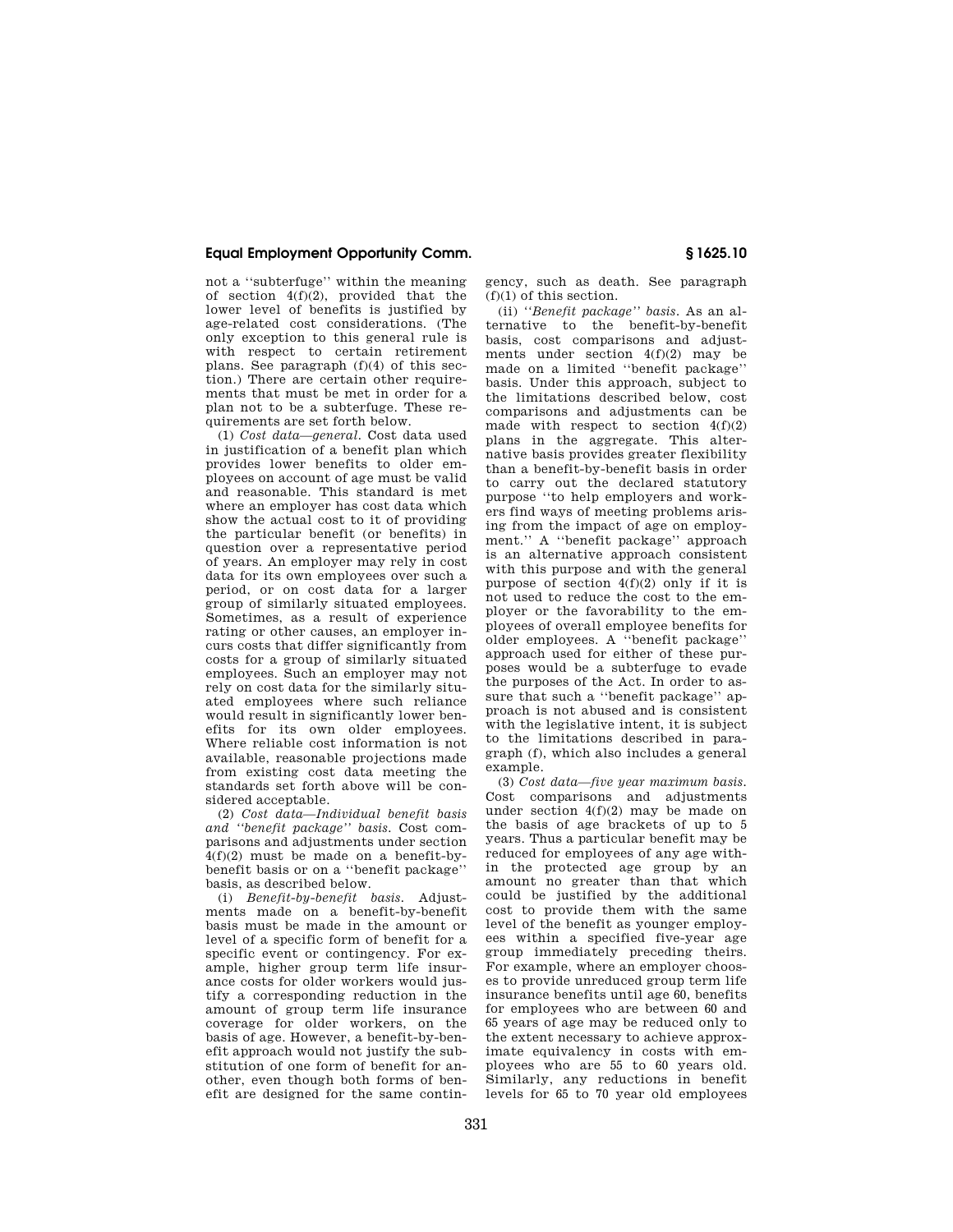cannot exceed an amount which is proportional to the additional costs for their coverage over 60 to 65 year old employees.

(4) *Employee contributions in support of employee benefit plans*—(i) *As a condition of employment.* An older employee within the protected age group may not be required as a condition of employment to make greater contributions than a younger employee in support of an employee benefit plan. Such a requirement would be in effect a mandatory reduction in take-home pay, which is never authorized by section 4(f)(2), and would impose an impediment to employment in violation of the specific restrictions in section 4(f)(2).

(ii) *As a condition of participation in a voluntary employee benefit plan.* An older employee within the protected age group may be required as a condition of participation in a voluntary employee benefit plan to make a greater contribution than a younger employee only if the older employee is not thereby required to bear a greater proportion of the total premium cost (employer-paid and employee-paid) than the younger employee. Otherwise the<br>requirement would discriminate requirement would discriminate against the older employee by making compensation in the form of an employer contribution available on less favorable terms than for the younger employee and denying that compensation altogether to an older employee unwilling or unable to meet the less favorable terms. Such discrimination is not authorized by section  $4(f)(2)$ . This principle applies to three different contribution arrangements as follows:

(A) *Employee-pay-all plans.* Older employees, like younger employees, may be required to contribute as a condition of participation up to the full premium cost for their age.

(B) *Non-contributory (''employer-payall'') plans.* Where younger employees are not required to contribute any portion of the total premium cost, older employees may not be required to contribute any portion.

(C) *Contributory plans.* In these plans employers and participating employees share the premium cost. The required contributions of participants may increase with age so long as the *proportion* of the total premium required to

**§ 1625.10 29 CFR Ch. XIV (7–1–10 Edition)** 

be paid by the participants does not increase with age.

(iii) *As an option in order to receive an unreduced benefit.* An older employee may be given the option, as an individual, to make the additional contribution necessary to receive the same level of benefits as a younger employee (provided that the contemplated reduction in benefits is otherwise justified by section  $4(f)(2)$ ).

(5) *Forfeiture clauses.* Clauses in employee benefit plans which state that litigation or participation in any manner in a formal proceeding by an employee will result in the forfeiture of his rights are unlawful insofar as they may be applied to those who seek redress under the Act. This is by reason of section 4(d) which provides that it is unlawful for an employer, employment agency, or labor organization to discriminate against any individual because such individual ''has made a charge, testified, assisted, or participated in any manner in an investigation, proceeding, or litigation under this Act.''

(6) *Refusal to hire clauses.* Any provision of an employee benefit plan which requires or permits the refusal to hire an individual specified in section 12(a) of the Act on the basis of age is a subterfuge to evade the purposes of the Act and cannot be excused under section  $4(f)(2)$ .

(7) *Involuntary retirement clauses.* Any provision of an employee benefit plan which requires or permits the involuntary retirement of any individual specified in section 12(a) of the Act on the basis of age is a subterfuge to evade the purpose of the Act and cannot be excused under section 4(f)(2).

(e) *Benefits provided by the Government.* An employer does not violate the Act by permitting certain benefits to be provided by the Government, even though the availability of such benefits may be based on age. For example, it is not necessary for an employer to provide health benefits which are otherwise provided to certain employees by Medicare. However, the availability of benefits from the Government will not justify a reduction in employer-provided benefits if the result is that, taking the employer-provided and Government-provided benefits together, an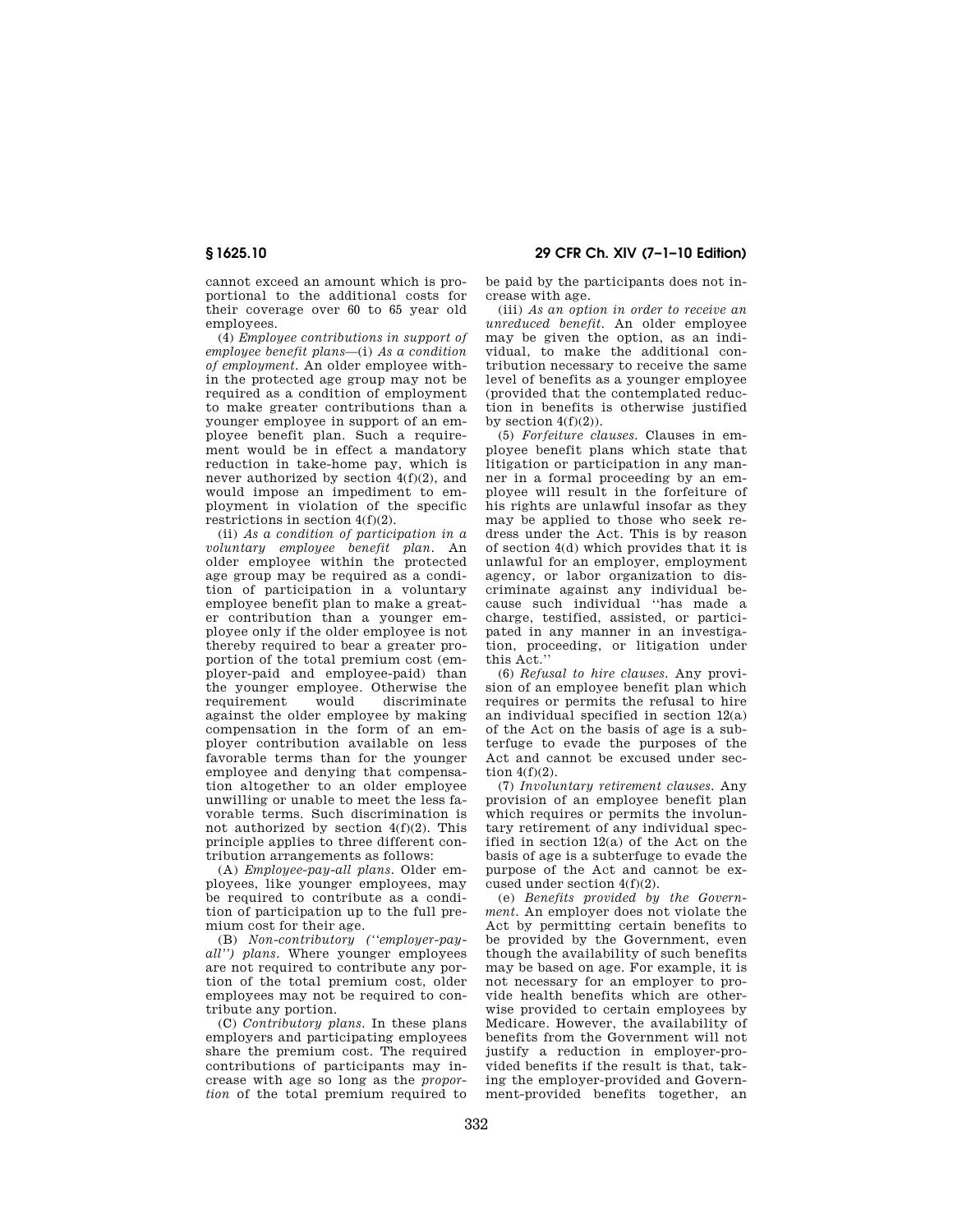### **Equal Employment Opportunity Comm. § 1625.10**

older employee is entitled to a lesser benefit of any type (including coverage for family and/or dependents) than a similarly situated younger employee. For example, the availability of certain benefits to an older employee under Medicare will not justify denying an older employee a benefit which is provided to younger employees and is not provided to the older employee by Medicare.

(f) *Application of section 4(f)(2) to various employee benefit plans*—(1) *Benefitby-benefit approach.* This portion of the interpretation discusses how a benefitby-benefit approach would apply to four of the most common types of employee benefit plans.

(i) *Life insurance.* It is not uncommon for life insurance coverage to remain constant until a specified age, frequently 65, and then be reduced. This practice will not violate the Act (even if reductions start before age 65), provided that the reduction for an employee of a particular age is no greater than is justified by the increased cost of coverage for that employee's specific age bracket encompassing no more than five years. It should be noted that a total denial of life insurance, on the basis of age, would not be justified under a benefit-by-benefit analysis. However, it is not unlawful for life insurance coverage to cease upon separation from service.

(ii) *Long-term disability.* Under a benefit-by-benefit approach, where employees who are disabled at younger ages are entitled to long-term disability benefits, there is no cost—based justification for denying such benefits altogether, on the basis of age, to employees who are disabled at older ages. It is not unlawful to cut off long-term disability benefits and coverage on the basis of some non-age factor, such as recovery from disability. Reductions on the basis of age in the level or duration of benefits available for disability are justifiable only on the basis of agerelated cost considerations as set forth elsewhere in this section. An employer which provides long-term disability coverage to all employees may avoid any increases in the cost to it that such coverage for older employees would entail by reducing the level of benefits available to older employees.

An employer may also avoid such cost increases by reducing the duration of benefits available to employees who become disabled at older ages, without reducing the level of benefits. In this connection, the Department would not assert a violation where the level of benefits is not reduced and the duration of benefits is reduced in the following manner:

(A) With respect to disabilities which occur at age 60 or less, benefits cease at age 65.

(B) With respect to disabilities which occur after age 60, benefits cease 5 years after disablement. Cost data may be produced to support other patterns of reduction as well.

(iii) *Retirement plans*—(A) *Participation.* No employee hired prior to normal retirement age may be excluded from a defined contribution plan. With respect to defined benefit plans not subject to the Employee Retirement Income Security Act (ERISA), Pub. L. 93–406, 29 U.S.C. 1001, 1003 (a) and (b), an employee hired at an age more than 5 years prior to normal retirement age may not be excluded from such a plan unless the exclusion is justifiable on the basis of cost considerations as set forth elsewhere in this section. With respect to defined benefit plans subject to ERISA, such an exclusion would be unlawful in any case. An employee hired less than 5 years prior to normal retirement age may be excluded from a defined benefit plan, regardless of whether or not the plan is covered by ERISA. Similarly, any employee hired after normal retirement age may be excluded from a defined benefit plan.

(2) *''Benefit package'' approach.* A ''benefit package'' approach to compliance under section 4(f)(2) offers greater flexibility than a benefit-by-benefit approach by permitting deviations from a benefit-by-benefit approach so long as the overall result is no lesser cost to the employer *and* no less favorable benefits for employees. As previously noted, in order to assure that such an approach is used for the benefit of older workers and not to their detriment, and is otherwise consistent with the legislative intent, it is subject to limitations as set forth below: